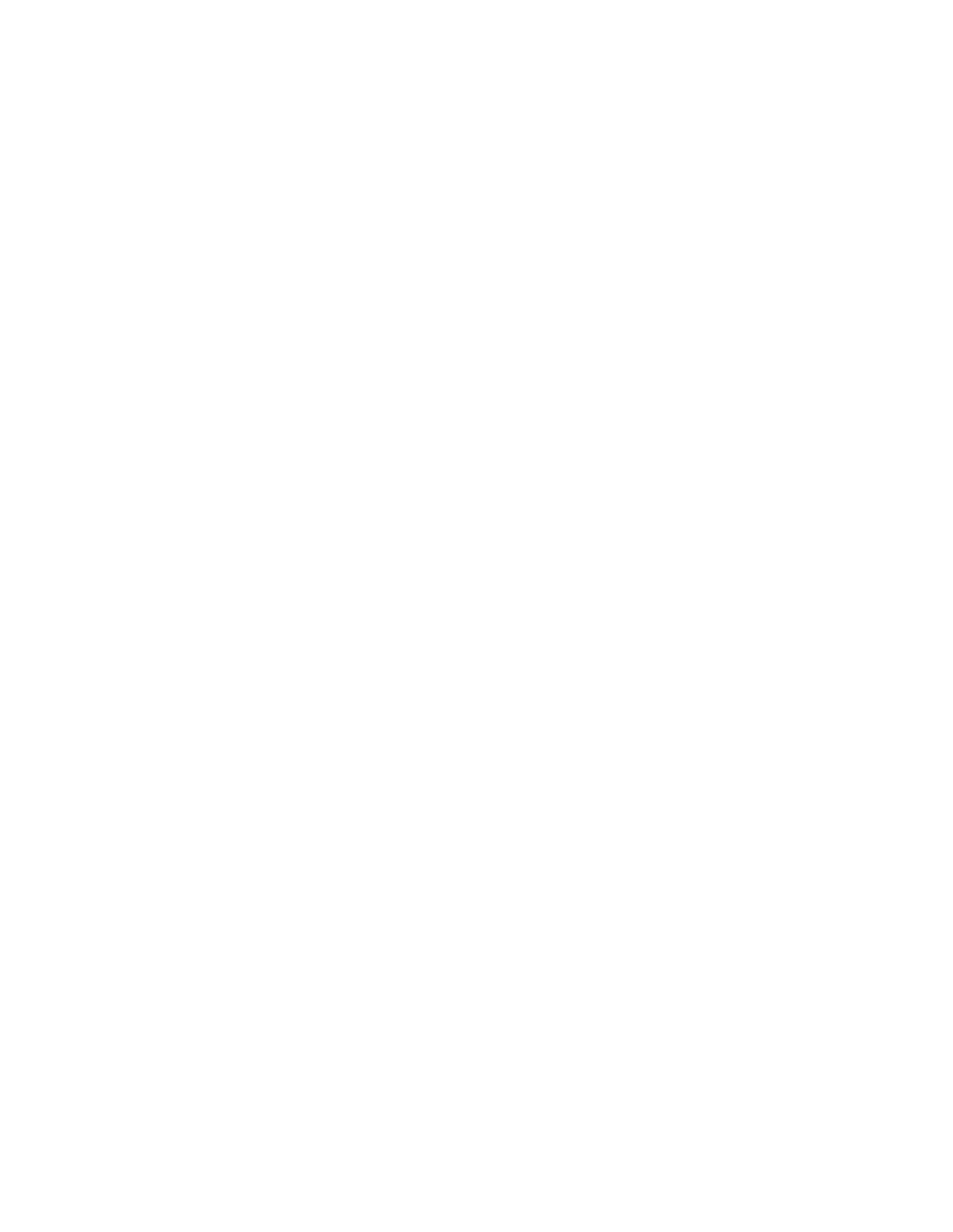#### Executive Pro

#### For more than 70 years, Precisa has been providing the finest weighing equipment available anywhere in the world.

With the Executive Pro Series, Precisa is setting new standards of weighing excellence in the high-end laboratory balance. The premium workmanship of the robust die-cast aluminum housing, coupled with the finest engineering materials and design, provides excellent protection against mechanical and electrical interference. This allows the balance to operate at the highest levels of precision, from the initial weigh-in period through to the final result.

The EP High Precision balance performs to specification, all day, every day. And with features such as the SCS self-calibration system and the intuitive user settable operation, the balance will handle any task you set for it. Executive Pro provides you with a comprehensive solution to demanding laboratory tasks and allows you to provide and capture critical results.





# Laboratory Superior Standard

The LS series is finely honed to offer precision results, yet built to withstand tough conditions in industrial applications, with a high degree of protection from mechanical and electrical interference.The strikingly brilliant vacuum fluorescent display and intuitive keypad prompts offer simple navigation, even in harsh lighting conditions. Swiss designed technology and Swiss robust build quality make this the reliability standard of the industry.

The LS range also offers high weighing ranges to milligram resolution.

## **Laboratory Prime**

Designed, temperature compensated and inspected in Switzerland, the rugged XB series is built to withstand the rigors of tough industrial conditions. These versatile machines deliver results – simply.





## aboratory Classic

Designed, temperature compensated and inspected in Switzerland, the rugged high precision BJ balances are built to withstand the rigors of tough industrial conditions and are designed to provide excellent results at a minimum cost of ownership.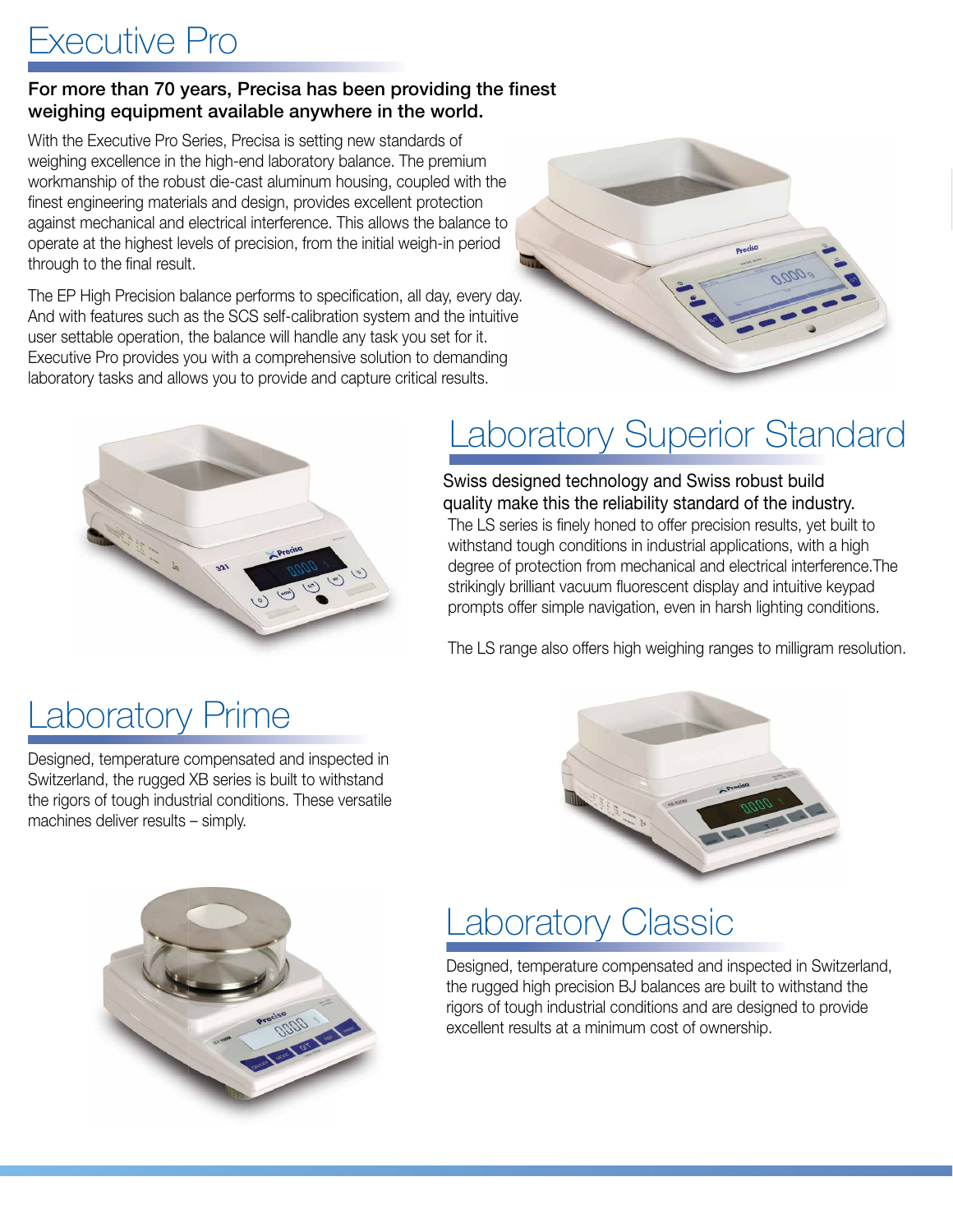



|                                                      | <b>Executive Pro</b>                                                  |         |           |                 | <b>Laboratory Superior Standard</b>                 |                                       |                |                                                       |                |          |
|------------------------------------------------------|-----------------------------------------------------------------------|---------|-----------|-----------------|-----------------------------------------------------|---------------------------------------|----------------|-------------------------------------------------------|----------------|----------|
|                                                      | Made in Switzerland                                                   |         |           |                 | Made in Switzerland                                 |                                       |                |                                                       |                |          |
| Model                                                | EP 320M                                                               | EP 620M | EP 920M   | EP 1220M        | EP 2220M                                            | <b>LS 160M</b>                        | <b>LS 320M</b> | LS 620 g                                              | <b>LS 920M</b> | LS 1220M |
| Calibration                                          | SCS Auto Self Calibration System                                      |         |           |                 | SCS Auto Self Calibration System                    |                                       |                |                                                       |                |          |
| Capacity                                             | 320 g                                                                 | 620 g   | 920 g     | 1220 g          | 2220 g                                              | 160 g                                 | 320 g          | 620 g                                                 | 920 g          | 1220 g   |
| Readability                                          | $0.001$ g                                                             |         |           |                 | $0.001$ g                                           |                                       |                |                                                       |                |          |
| Recommended<br>Minimum Load                          | 0.01 <sub>g</sub>                                                     |         |           |                 | 0.01 <sub>g</sub>                                   |                                       |                |                                                       |                |          |
| Repeatability<br>(Std. Dev.)                         | $0.001$ g                                                             |         |           |                 | $0.001$ g                                           |                                       |                |                                                       |                |          |
| Linearity                                            | 1.5 <sub>mg</sub>                                                     |         |           | 2 <sub>mg</sub> |                                                     | 1.5 <sub>mg</sub>                     |                | 2 <sub>mg</sub>                                       |                |          |
| Sensitivity Drift                                    | $(1030^{\circ}C)$ 2 ppm / $^{\circ}C$                                 |         |           |                 |                                                     | $(1030^{\circ}C)$ 2 ppm / $^{\circ}C$ |                |                                                       |                |          |
| <b>Stabilization Time</b>                            | $<$ 1.5 sec                                                           |         | $<$ 2 sec |                 | <3 sec                                              | $<$ 1.5 sec                           |                | $<$ 2 sec                                             |                |          |
| Normal Operating<br>Environment                      | 50°F to 85°F (10°C to 30°C) at 85% RH non-condensing                  |         |           |                 |                                                     |                                       |                |                                                       |                |          |
| Ultimate<br>Operating<br>Environment                 | 0°C to 40°C at 70% RH non-condensing for SCS equipped units           |         |           |                 |                                                     |                                       |                |                                                       |                |          |
| Weighing Units                                       | g, mg, kg, GN, dwt, oz t, oz, lb, ct, C.M., tLH, tLM, tLT, mo, t, Bht |         |           |                 |                                                     |                                       |                |                                                       |                |          |
| Available<br>Languages                               | English, French, German, Russian, Spanish                             |         |           |                 | English, French, German                             |                                       |                |                                                       |                |          |
| Tare Range                                           | 100% Subtractive                                                      |         |           |                 |                                                     |                                       |                |                                                       |                |          |
| Power Source                                         | AC/DC adapter 100 - 240 VAC input, output 12 VDC                      |         |           |                 |                                                     |                                       |                |                                                       |                |          |
| Construction                                         | Die cast aluminum                                                     |         |           |                 |                                                     | Die cast aluminum                     |                |                                                       |                |          |
| Display                                              | Backlit LCD graphic display                                           |         |           |                 | Vacuum fluorescent display                          |                                       |                |                                                       |                |          |
| Pan Size                                             | 5.3 x 5.3 in / 135 x 135 mm                                           |         |           |                 |                                                     | 5.3 x 5.3 in / 135 x 135 mm           |                |                                                       |                |          |
| Draft Shield Inter-<br>nal Dimensions<br>(Diam. x H) | 6.7 X 6.7 x 1.4 in<br>170 x 170 x 35 mm                               |         |           |                 | $6.7 \times 6.7 \times 1.4$ in<br>170 x 170 x 35 mm |                                       |                |                                                       |                |          |
| Overall<br>Dimensions<br>$(W \times D \times H)$     | 9.5 x 14.2 x 4.9 in<br>240 x 360 x 124 mm                             |         |           |                 | 9.0 x 15.0 x 4.9 in                                 | 228 x 381 x 124 mm                    |                | $8.3 \times 13.4 \times 4.9$ in<br>210 x 340 x 124 mm |                |          |
| Connectivity                                         | Standard: RS 232, USB<br>Optional: Bluetooth, Wi-Fi, Ethernet         |         |           |                 | <b>USB, RS-232</b>                                  |                                       |                |                                                       |                |          |
| Net Weight                                           | 12.6 lb / 5.7 kg                                                      |         |           |                 | 12.2 lb / 5.5 kg                                    |                                       |                |                                                       |                |          |
| Shipping Weight                                      | 17 lb / 7.8 kg                                                        |         |           |                 | 16.5 lb / 7.5 kg                                    |                                       |                |                                                       |                |          |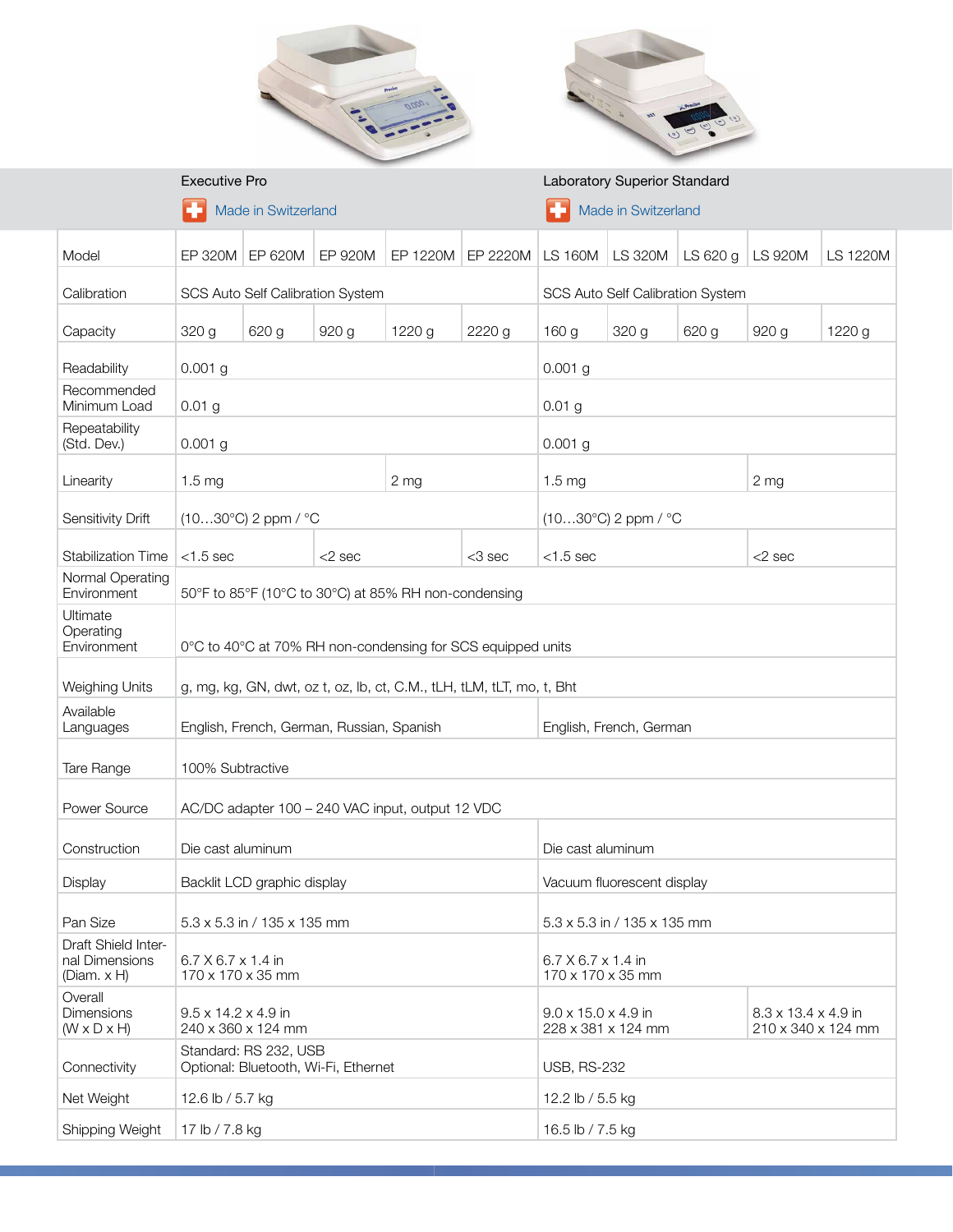



|                                                      | <b>Laboratory Prime</b>                                               |                | <b>Laboratory Classic</b>                                                  |  |  |  |
|------------------------------------------------------|-----------------------------------------------------------------------|----------------|----------------------------------------------------------------------------|--|--|--|
|                                                      | Designed, Temperature compensated<br>TEC and inspected in Switzerland |                | Designed, Temperature compensated<br> TEC <br>and inspected in Switzerland |  |  |  |
|                                                      |                                                                       |                |                                                                            |  |  |  |
| Model                                                | <b>XB 320M</b>                                                        | <b>XB 620M</b> | <b>BJ 100M</b>                                                             |  |  |  |
| Calibration                                          | <b>External Calibration</b>                                           |                | External Intelligent Calibration Mode (ICM)                                |  |  |  |
|                                                      |                                                                       |                |                                                                            |  |  |  |
| Capacity                                             | 320 g                                                                 | 620 g          | 102 <sub>g</sub>                                                           |  |  |  |
| Readability                                          | $0.001$ g                                                             |                | $0.001$ g                                                                  |  |  |  |
| Recommended                                          |                                                                       |                |                                                                            |  |  |  |
| Minimum Load                                         | $0.015$ g                                                             |                | $0.020$ g                                                                  |  |  |  |
| Repeatability (Std. Dev.)                            | $0.001$ g                                                             |                | $0.001$ g                                                                  |  |  |  |
|                                                      |                                                                       |                |                                                                            |  |  |  |
| Linearity                                            | 1.5 <sub>mg</sub>                                                     |                | 2 <sub>mg</sub>                                                            |  |  |  |
| Sensitivity Drift                                    | $(1030^{\circ}C)$ 1.5 ppm / $^{\circ}C$                               |                | $(1030^{\circ}C)$ 2 ppm / $^{\circ}C$                                      |  |  |  |
|                                                      |                                                                       |                |                                                                            |  |  |  |
| <b>Stabilization Time</b>                            | $<$ 3 sec                                                             |                | $<$ 3 sec                                                                  |  |  |  |
| Normal Operating<br>Environment                      | 50°F to 85°F (10°C to 30°C) at 85% RH non-condensing                  |                |                                                                            |  |  |  |
| <b>Ultimate Operating</b><br>Environment             | 0°C to 40°C at 70% RH non-condensing for SCS equipped units           |                |                                                                            |  |  |  |
| <b>Weighing Units</b>                                | g, mg, kg, GN, dwt, oz t, oz, lb, ct, C.M., tLH, tLM, tLT, mo, t, Bht |                |                                                                            |  |  |  |
| Available Languages                                  | English, French, German                                               |                |                                                                            |  |  |  |
| Tare Range                                           | 100% Subtractive                                                      |                |                                                                            |  |  |  |
| Power Source                                         | AC/DC adapter 100 - 240 VAC input<br>output 12 VDC                    |                | AC/DC adapter 100 - 240 VAC input<br>output 9 VDC / 9 Volt battery         |  |  |  |
| Construction                                         | Die cast aluminum                                                     |                | <b>ABS</b>                                                                 |  |  |  |
| Display                                              | Vacuum fluorescent display                                            |                | Backlit LCD display                                                        |  |  |  |
| Pan Size                                             | 5.3 x 5.3 in / 135 x 135 mm                                           |                | 3.9 in / 100 mm                                                            |  |  |  |
| Draft Shield Internal                                | $6.7 \times 6.7 \times 1.4$ in                                        |                | $5 \times 1.75$ in                                                         |  |  |  |
| Dimensions (Diam. x H)                               | 170 x 170 x 35 mm                                                     |                | 127 x 44.5 mm                                                              |  |  |  |
| <b>Overall Dimensions</b><br>$(W \times D \times H)$ | 8.3 x 13.4 x 4.9 in<br>210 x 340 x 124 mm                             |                | 7.5 x 10 x 4.5 in<br>191 x 254 x 115 mm                                    |  |  |  |
|                                                      |                                                                       |                |                                                                            |  |  |  |
| Connectivity                                         | <b>RS 232</b>                                                         |                | <b>RS 232</b>                                                              |  |  |  |
| Net Weight                                           | 12.6 lb / 5.7 kg                                                      |                | 12.2 lb / 5.5 kg                                                           |  |  |  |
| Shipping Weight                                      | 14.5 lb / 6.6 kg                                                      |                | 5.8 lb / 2.7 kg                                                            |  |  |  |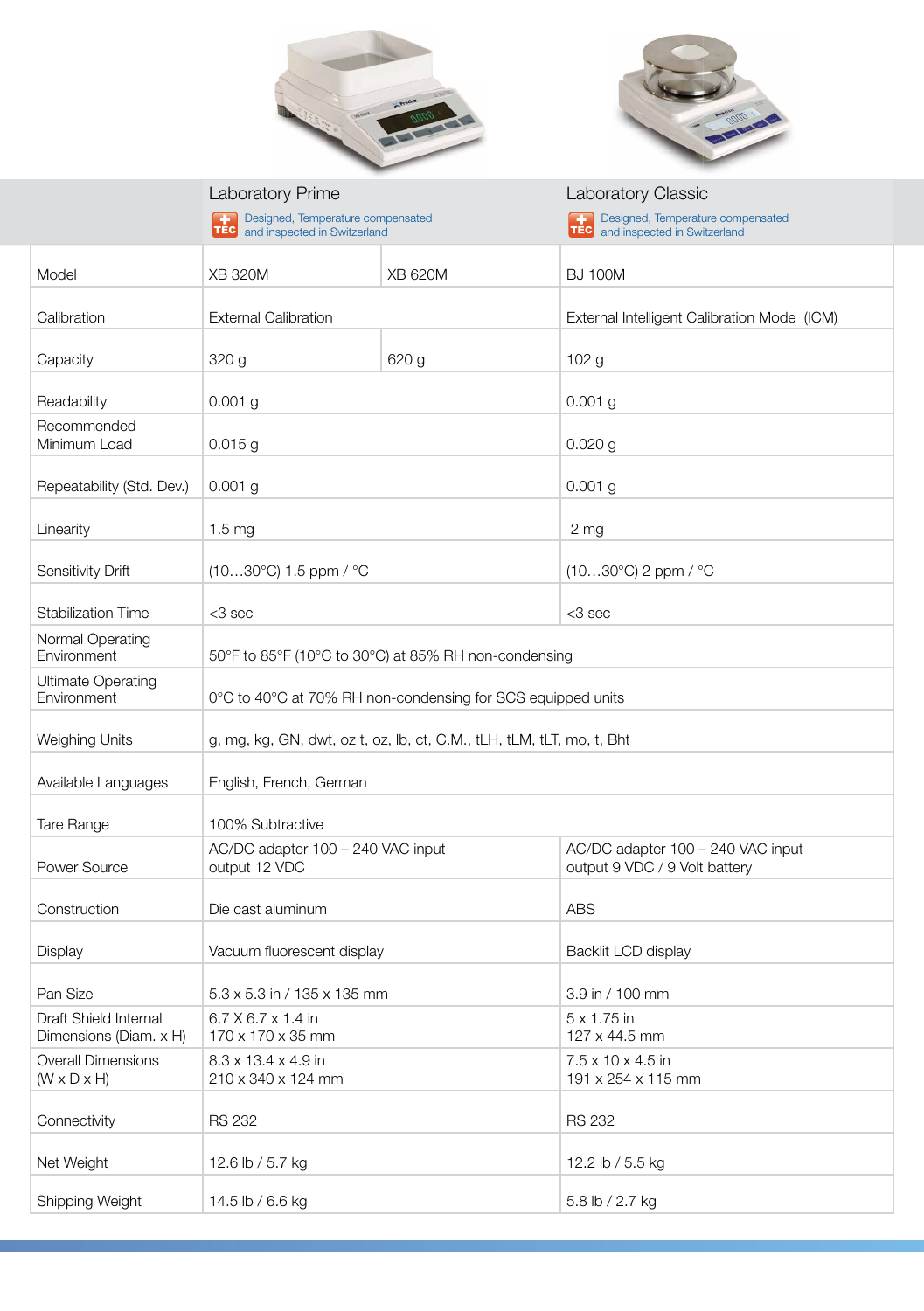|                                                                      | Specifications                                                 | <b>EP Series</b> | <b>LS Series</b> | <b>XB Series</b> | <b>BJ Series</b> |
|----------------------------------------------------------------------|----------------------------------------------------------------|------------------|------------------|------------------|------------------|
|                                                                      | Display Type                                                   | <b>LCD</b><br>GR | <b>VFD</b>       | <b>VFD</b>       | $\frac{LCD}{B}$  |
| $\overline{\mathbf{sc}}$                                             | <b>SCS Auto Self Calibration System</b><br>(time /temperature) | $\checkmark$     | $\checkmark$     |                  |                  |
| $\begin{bmatrix} ACW \\ \triangle \end{bmatrix}$                     | <b>Automatic Calibration Warning</b>                           |                  |                  | $\checkmark$     |                  |
| Ũ                                                                    | <b>External calibration</b>                                    | $\checkmark$     | $\checkmark$     | $\checkmark$     | J                |
| $\begin{array}{c}\n\stackrel{\text{RS}}{232} \\ \hline\n\end{array}$ | RS 232 interface                                               | $\checkmark$     | $\checkmark$     | $\checkmark$     | J                |
| $\left[\begin{matrix}\n\text{USB} \\ \text{++}\n\end{matrix}\right]$ | USB interface                                                  | J                | $\checkmark$     |                  |                  |
| $\Box$                                                               | Slide-In modules<br>(ethernet, bluetooth, etc)                 | Optional         |                  |                  |                  |
| $\bullet$                                                            | Anti theft code                                                | $\checkmark$     | $\checkmark$     | $\checkmark$     | ✓                |
| $\mathbf{\Omega}$                                                    | Anti theft ring                                                | $\checkmark$     | $\checkmark$     | $\checkmark$     | J                |
| W                                                                    | Direct tare input                                              | $\checkmark$     |                  |                  |                  |
| ₩                                                                    | Clock (GLP/ GMP formats)                                       | $\checkmark$     | $\checkmark$     | Optional         | Optional         |
| $\overline{v}$                                                       | Below balance weighing                                         | $\checkmark$     | $\checkmark$     | $\checkmark$     |                  |
| RBC)<br>(23)                                                         | Alpha numeric entry                                            | ✓                |                  |                  |                  |
| BEST                                                                 | <b>BEST Buoyancy Error Suppression</b><br>Technology           | $\checkmark$     |                  |                  |                  |
| <b>MSW</b>                                                           | Minimum sample weight                                          | $\checkmark$     |                  |                  |                  |
| $g$ /ozt<br>ct/lb                                                    | Units (g, mg, lb, ozt, etc.)                                   | $\checkmark$     | $\checkmark$     | $\checkmark$     | $\checkmark$     |
| $\bullet \vdash$                                                     | Recorder                                                       | $\checkmark$     |                  |                  |                  |
| $\overline{\text{ART}}$                                              | <b>Automatic Repeatability Test</b>                            | $\checkmark$     | $\checkmark$     |                  |                  |
| <b>MBW</b>                                                           | Multi Level Backweighing                                       | $\checkmark$     |                  |                  |                  |
|                                                                      | Applications                                                   |                  |                  |                  |                  |
| 儞                                                                    | <b>Statistics</b>                                              | $\checkmark$     |                  |                  |                  |
| $(\%)$                                                               | Weight in %                                                    | $\checkmark$     | $\checkmark$     | $\checkmark$     | ✓                |
| $\left( \text{.}\right)$                                             | Counting pieces                                                | $\checkmark$     | ✓                | ✓                |                  |
| $\left( \bullet \right)$                                             | Live animal weighing                                           | $\checkmark$     | $\checkmark$     | ✓                | J                |
|                                                                      | Density determination                                          | $\checkmark$     | ✓                | ✓                | Optional         |
| $(+/-)$                                                              | Checkweiging +/-                                               | $\checkmark$     | $\checkmark$     |                  |                  |
| $\left(\sum\right)$                                                  | Total net, add up                                              |                  | $\checkmark$     |                  |                  |
| $\left( \mathbf{\hat{x}}\right)$                                     | Area conversion (paper)                                        |                  | $\checkmark$     |                  |                  |
| $(\hat{\phantom{a}})$                                                | Pipette calibration                                            | $\checkmark$     |                  |                  |                  |